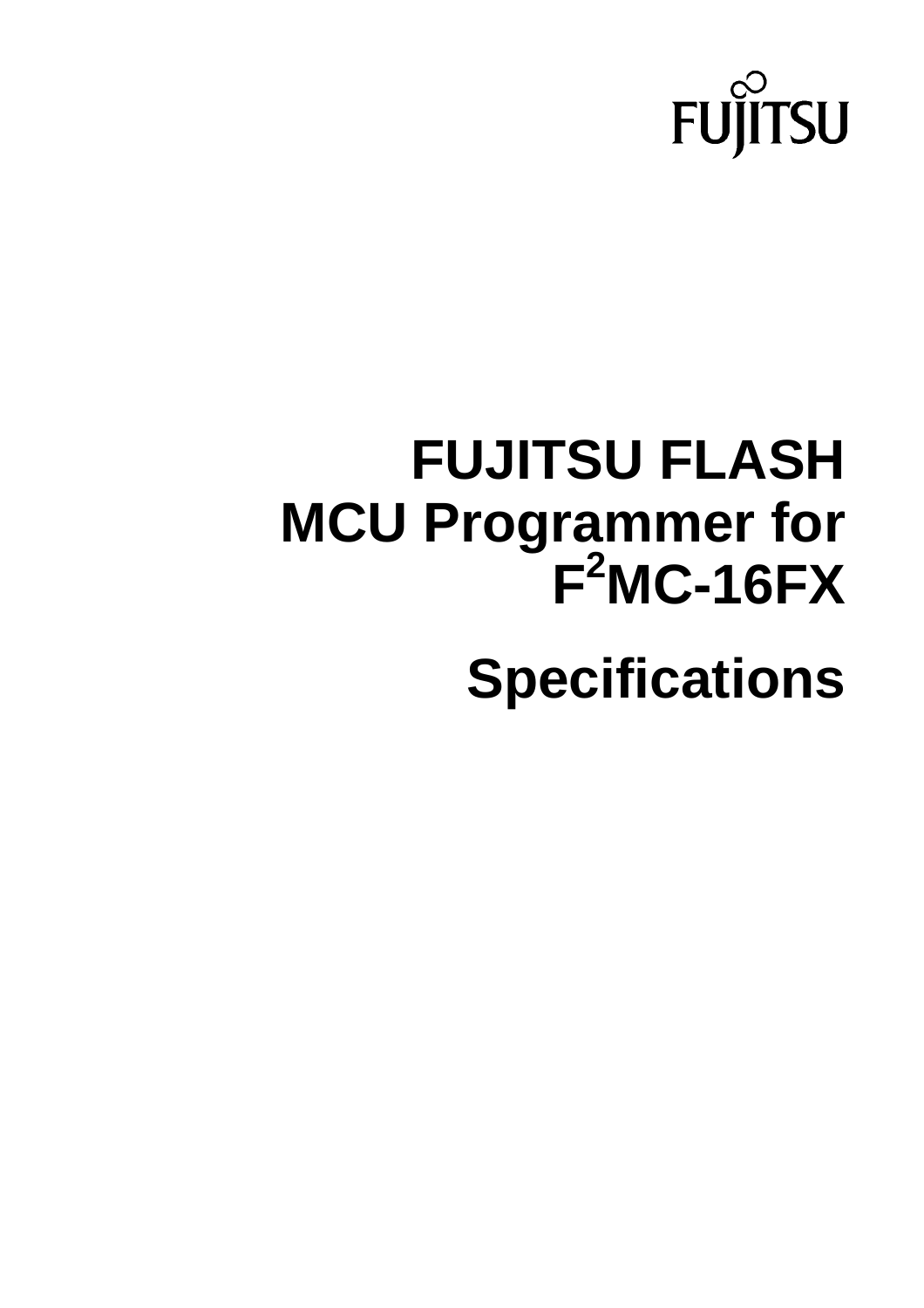FUJITSU FLASH  $MCU$  Programmer for  $F^2MC-16FX$ **Specifications** Version 1.03 26 March 2008 Software version: V01L04 ©2007-2008 FUJITSU LIMITED Printed in Japan

- 1. Circuit diagrams utilizing Fujitsu products are included as a mean of illustrating typical semiconductor applications. Complete information sufficient for construction proposes is not necessarily given.
- 2. The information contained in this document has been carefully checked and is believed to be reliable. However, Fujitsu assumes no responsibility for inaccuracies.
- 3. The information contained in this document does not convey any license under the copy right, patent right to trademarks claimed and owned by Fujitsu.
- 4. Fujitsu reserved the right to change products or specifications without notice.
- 5. No part of this publication may be copied or reproduced in any form or by any means, or transferred to any third party without prior written consent of Fujitsu.
- 6. The products described in this document are not intended for use in equipment requiring high reliability, such as marine relays and medical life-support systems. For such applications, contact your Fujitsu sales representative.
- 7. If the products and technologies described in this document are controlled by the Foreign Exchange and Foreign Trade Control Act established in Japan, their export is subject to prior approval based on the said act.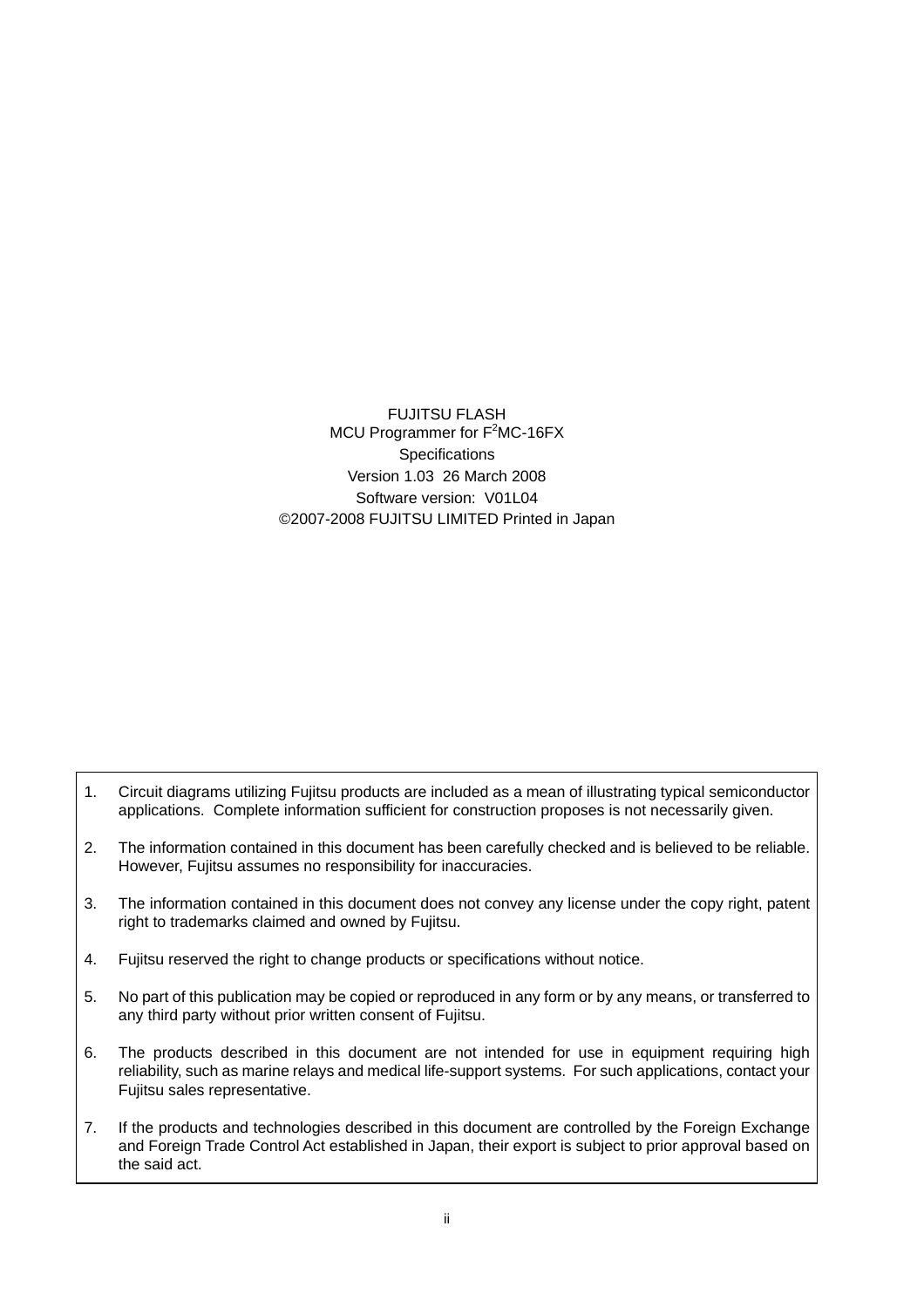| <b>Ver</b> | $\text{date}$ | page                              | $\mathop{\rm contents}\nolimits$                                                                                                |
|------------|---------------|-----------------------------------|---------------------------------------------------------------------------------------------------------------------------------|
| $1.00\,$   | 2007/2/1      | $---$                             | New                                                                                                                             |
| $1.01\,$   | 2008/1/23     | $---$                             | <b>Suffix is Changed</b><br>Add<br>$\text{MB96F326A/R}/\text{Y},\text{MB96F338R}/\text{U}/\text{Y},\text{MB96F356A/R}/\text{Y}$ |
| $1.02\,$   | 2008/2/20     | P <sub>4</sub><br>P <sub>12</sub> | Serial data I/O pins for MB96F326A/R/Y is corrected.<br>Internal motorola S decoder specifiction is added.                      |
| $1.03\,$   | 2008/3/26     | $---$                             | Add<br>MB96F379R/Y                                                                                                              |
|            |               |                                   |                                                                                                                                 |
|            |               |                                   |                                                                                                                                 |
|            |               |                                   |                                                                                                                                 |
|            |               |                                   |                                                                                                                                 |
|            |               |                                   |                                                                                                                                 |
|            |               |                                   |                                                                                                                                 |
|            |               |                                   |                                                                                                                                 |
|            |               |                                   |                                                                                                                                 |
|            |               |                                   |                                                                                                                                 |
|            |               |                                   |                                                                                                                                 |
|            |               |                                   |                                                                                                                                 |
|            |               |                                   |                                                                                                                                 |
|            |               |                                   |                                                                                                                                 |
|            |               |                                   |                                                                                                                                 |
|            |               |                                   |                                                                                                                                 |
|            |               |                                   |                                                                                                                                 |
|            |               |                                   |                                                                                                                                 |
|            |               |                                   |                                                                                                                                 |
|            |               |                                   |                                                                                                                                 |
|            |               |                                   |                                                                                                                                 |
|            |               |                                   |                                                                                                                                 |
|            |               |                                   |                                                                                                                                 |
|            |               |                                   |                                                                                                                                 |
|            |               |                                   |                                                                                                                                 |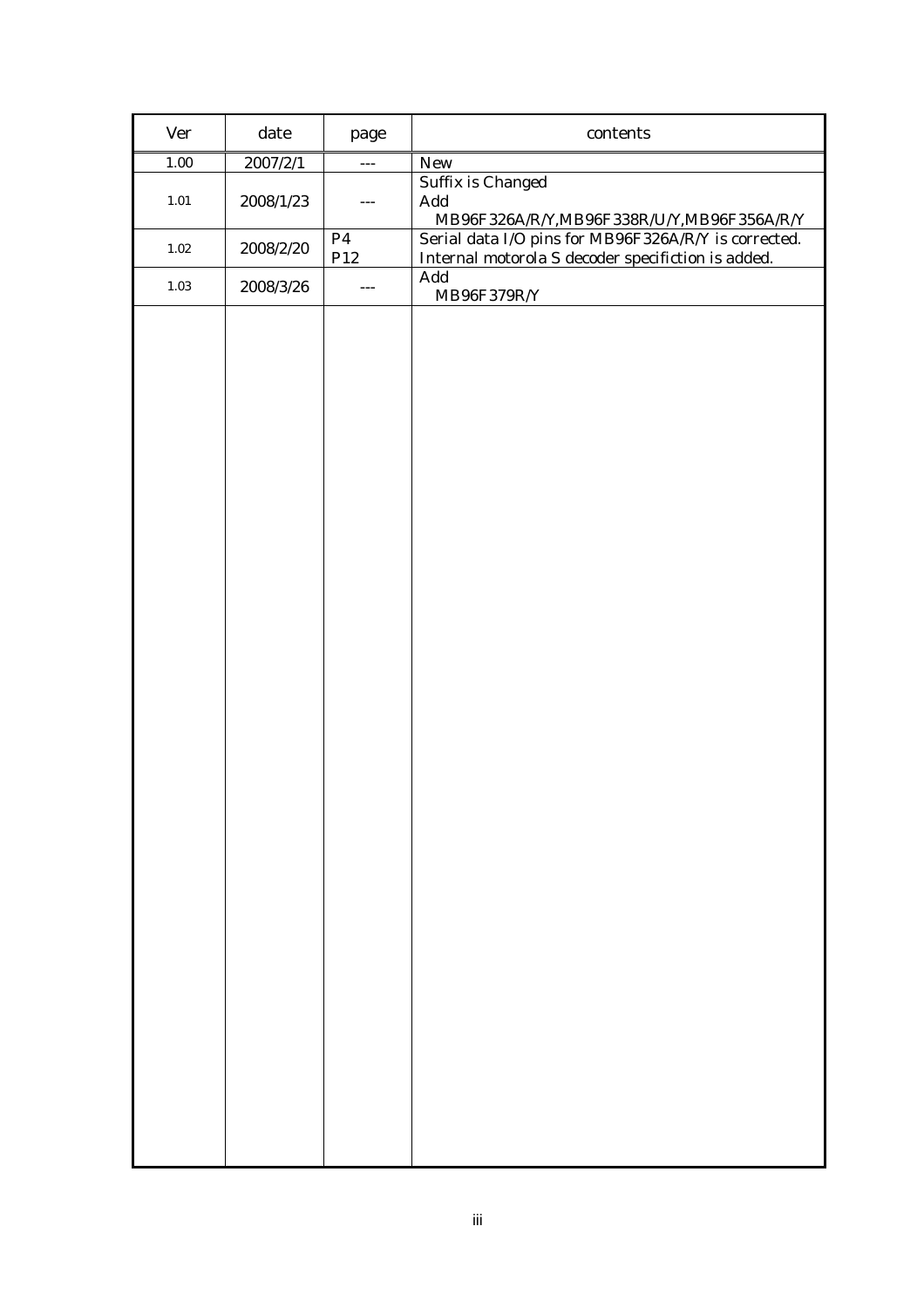## **Contents**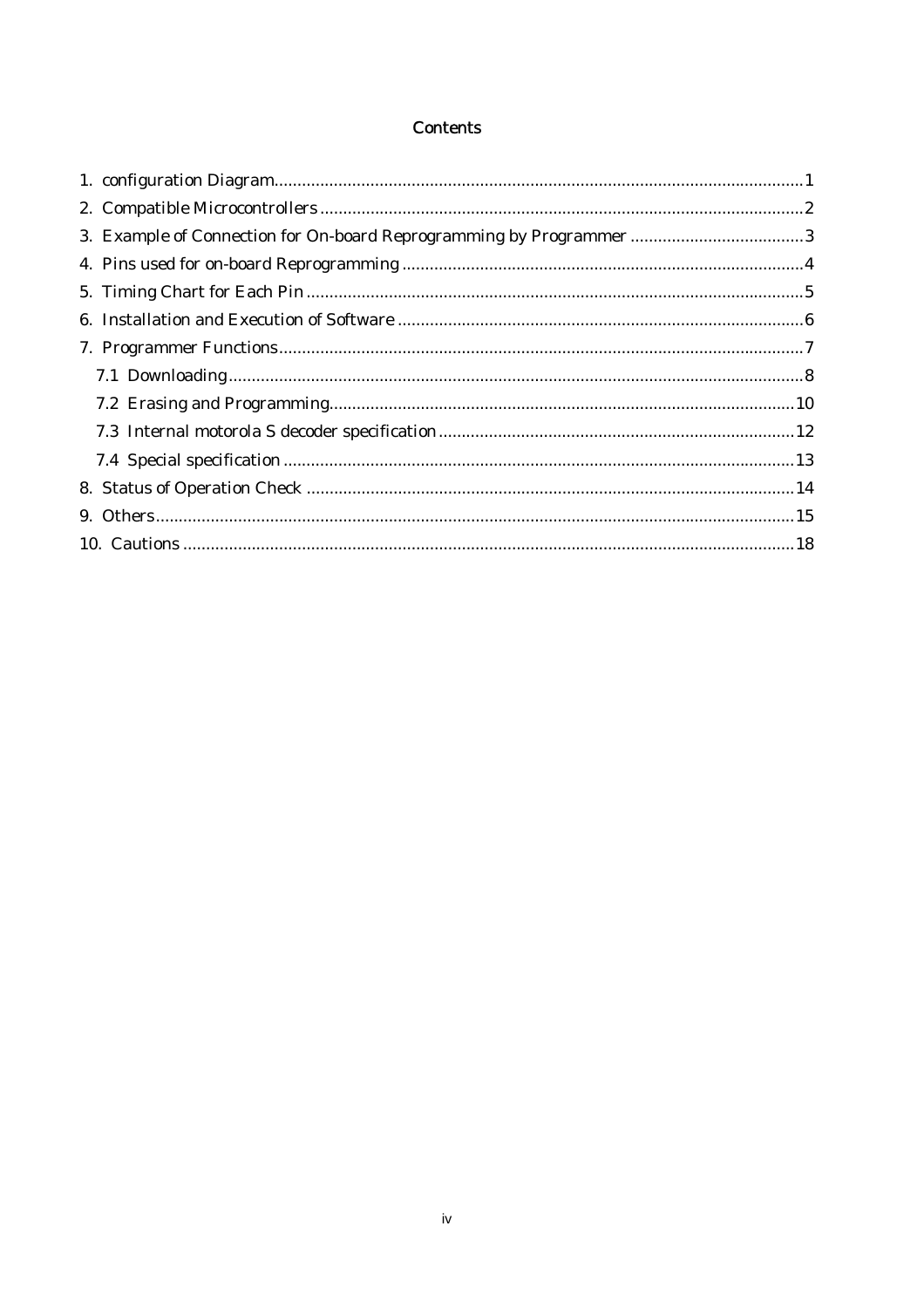

# **1. CONFIGURATION DIAGRAM**



Using RS-232C cable connected to the personal computer (Windows PC), flash memory data in the microcontroller mounted in the user system can be reprogrammed. Note that the user system must have an RS-232C driver for communication with the microcontroller UART.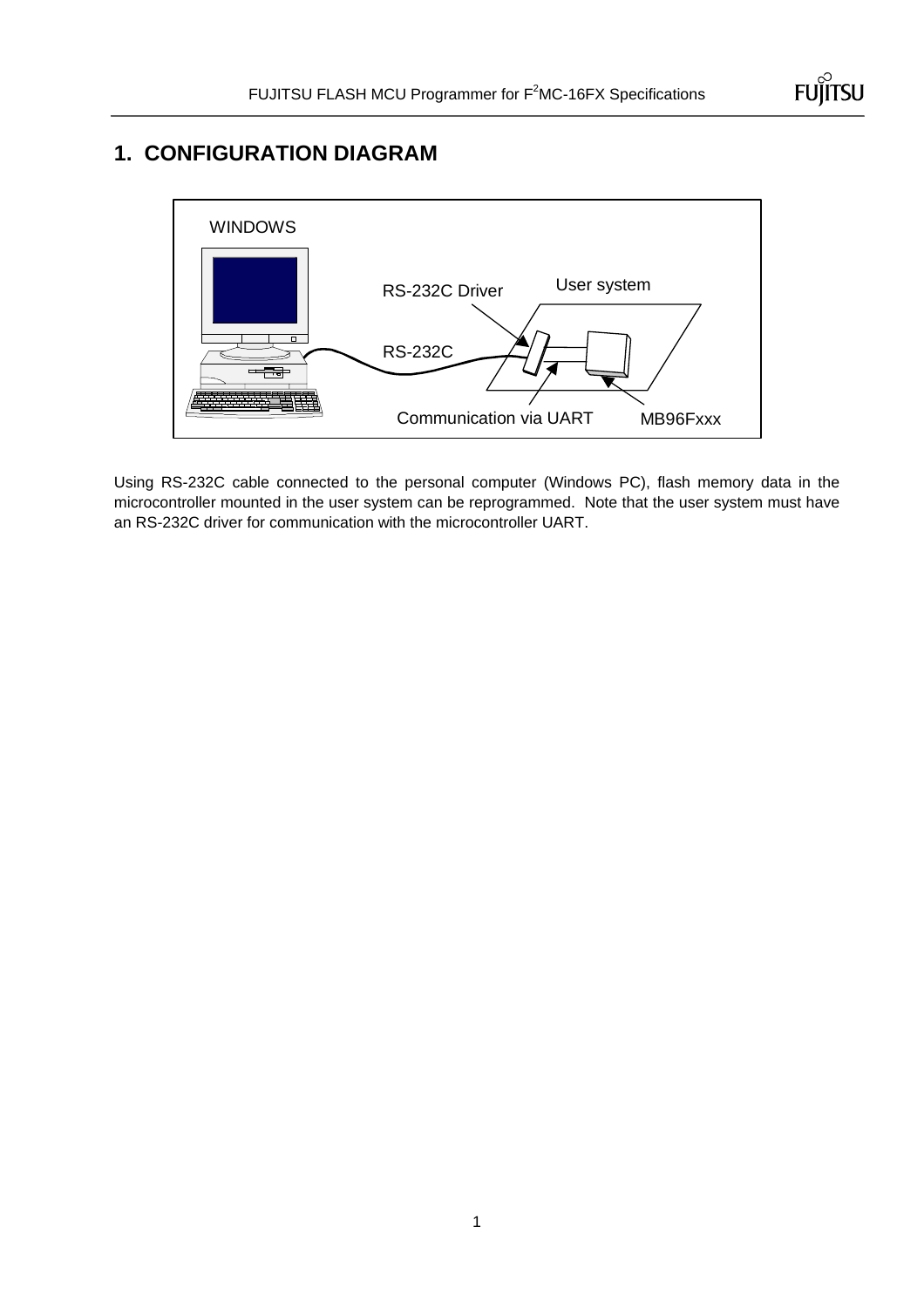

# **2. COMPATIBLE MICROCONTROLLERS**

MB96F387R/Y

MB96F347A/R/Y, MB96F348A/R/Y, MB96F348C/H/T, MB96F356A/R/Y, MB96F379R/Y MB96F386R/Y,

MB96F326A/R/Y, MB96F338R/U/Y, MB96F346A/R/Y,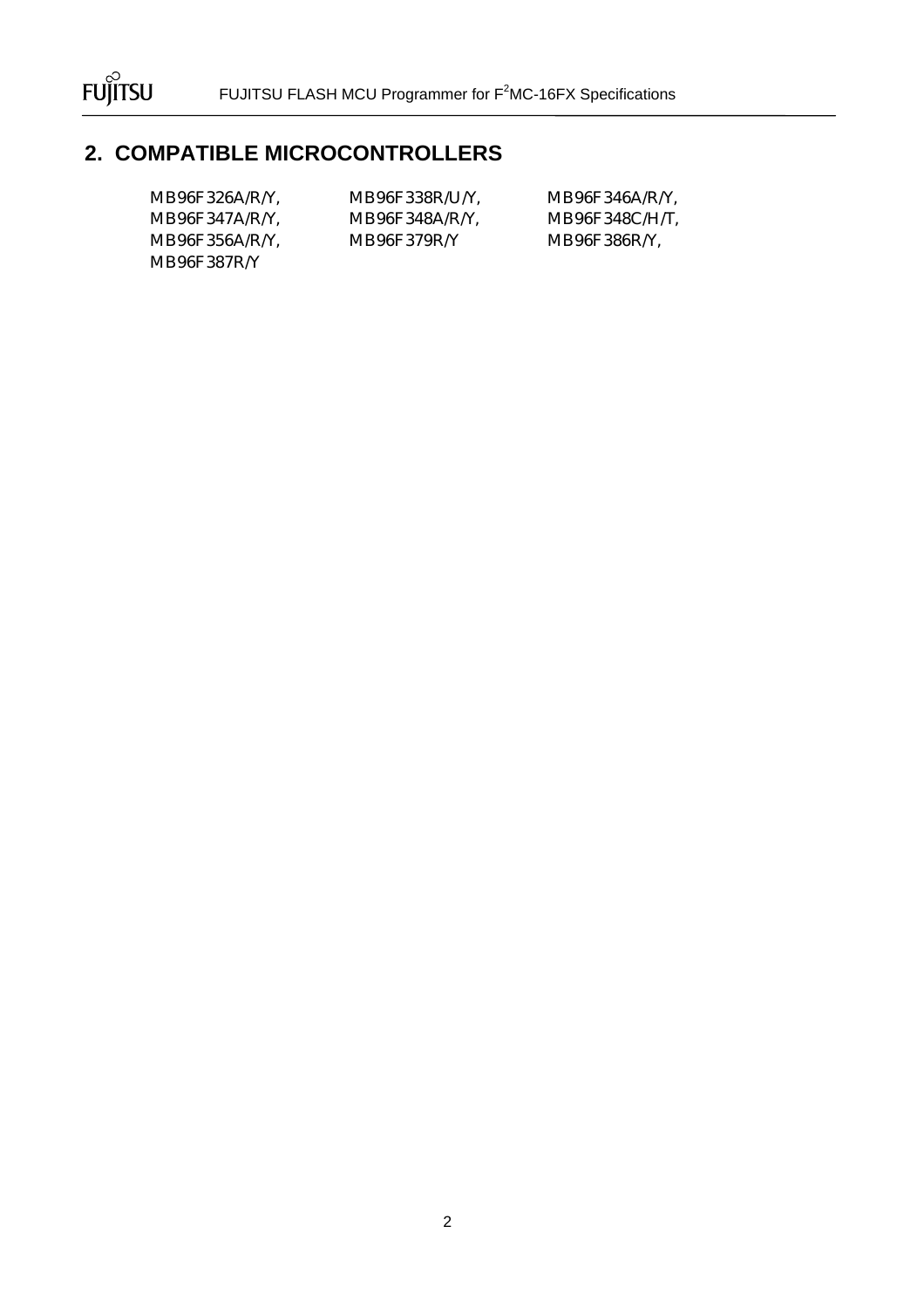## **3. EXAMPLE OF CONNECTION FOR ON-BOARD REPROGRAMMING BY PROGRAMMER**



The MD2, MD1, MD0 pins cannot be controlled by the PC and should be set in the user system.

When the RSTX pin is set from "Low" to "High" level after setting the MD2, MD1, MD0 pins, the microcontroller enters the serial reprogramming mode, enabling serial reprogramming from the PC.

After the reprogramming, control is shifted to the normally-used mode as for MD2, MD1 and MD0 pins. Then RSTX pin set from "Low" to "High" level executes user program.

Note: The port numbers of the SIN and SOT pins vary with the types of microcontrollers. See the *Tables* in *Chapter 4* for details.

When programming data to mass-produced products using the Yokogawa Digital Computer serial programmer some time in the future, it is best to generate the patterns for serial clock pins on the printed circuit board according to the connection example for serial programming described in the *Hardware Manual* for each microcontroller.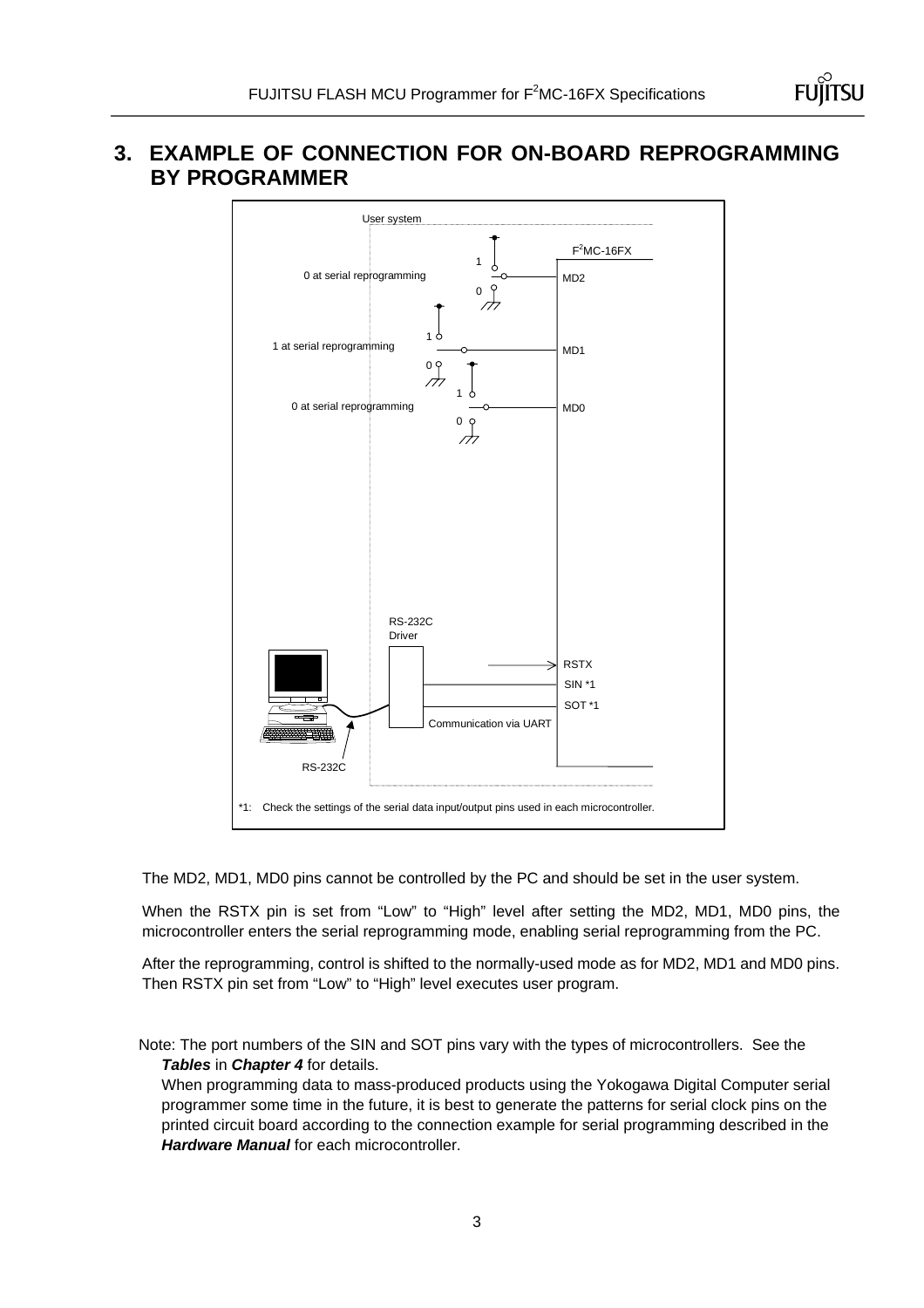

# **4. PINS USED FOR ON-BOARD REPROGRAMMING**

|  |  | (1) Control pins for on-board programming |
|--|--|-------------------------------------------|
|  |  |                                           |

| <b>Function</b>           | <b>Pin</b>                                 | <b>Supplementary</b>                                                                                                                                     |
|---------------------------|--------------------------------------------|----------------------------------------------------------------------------------------------------------------------------------------------------------|
| Mode pins                 | MD <sub>2</sub><br>MD1,<br>MD <sub>0</sub> | Should be controlled in flash memory reprogramming mode.<br>When MD2 and MD0 are set to "L" and MD1 is set to "H", they enter the<br>reprogramming mode. |
| Reset pin                 | <b>RSTX</b>                                | Cancel reset after setting Mode pins to the flash reprogramming mode.                                                                                    |
| Serial data input<br>pin  | <b>SIN</b>                                 | Note that the pin varies with the type of microcontroller.                                                                                               |
| Serial data output<br>pin | <b>SOT</b>                                 | Note that the pin varies with the type of microcontroller.                                                                                               |

## (2) Serial data I/O pins for each type of microcontroller

| <b>Type</b>                                                                                      | <b>Serial Data Input Pin</b>                                                                                   | <b>Serial Data Output Pin</b>                                                    | <b>Supply Voltage</b> |
|--------------------------------------------------------------------------------------------------|----------------------------------------------------------------------------------------------------------------|----------------------------------------------------------------------------------|-----------------------|
| MB96F338R/U/Y<br>MB96F346A/R/Y<br>MB96F347A/R/Y<br>MB96F348A/R/Y<br>MB96F348C/H/T<br>MB96F379R/Y | P08_2/SIN0 (UART0)*1<br>or<br>P08_5/SIN1 (UART1)*1<br>or<br>P05_0/SIN2 (UART2)*1<br>Ωr<br>P01_2/SIN3 (UART3)*1 |                                                                                  | $3V - 5V$ product     |
| MB96F386R/Y<br>MB96F387R/Y                                                                       | P13_4/SIN0 (UART0)*2<br>or<br>P03_7/SIN1 (UART1)*2<br>or<br>P10_2/SIN2 (UART2)*2                               | P08_5/SOT0 (UART0)*2<br>or<br>P13_0/SOT1 (UART1)*2<br>or<br>P10_1/SOT2 (UART2)*2 | $3V - 5V$ product     |
| MB96F326A/R/Y<br>MB96F356A/R/Y                                                                   | P05_0/SIN2 (UART2)*3<br>or<br>P01 2/SIN3 (UART3)*3                                                             | P05_1/SOT2 (UART2)*3<br>or<br>P01 3/SOT3 (UART3)*3                               | $3V - 5V$ product     |

- 1\*: The user can select one channel of UART0-2 or 3.
- 2\*: The user can select one channel of UART0-1 or 2.
- 3\*: The user can select one channel of UART2 or 3.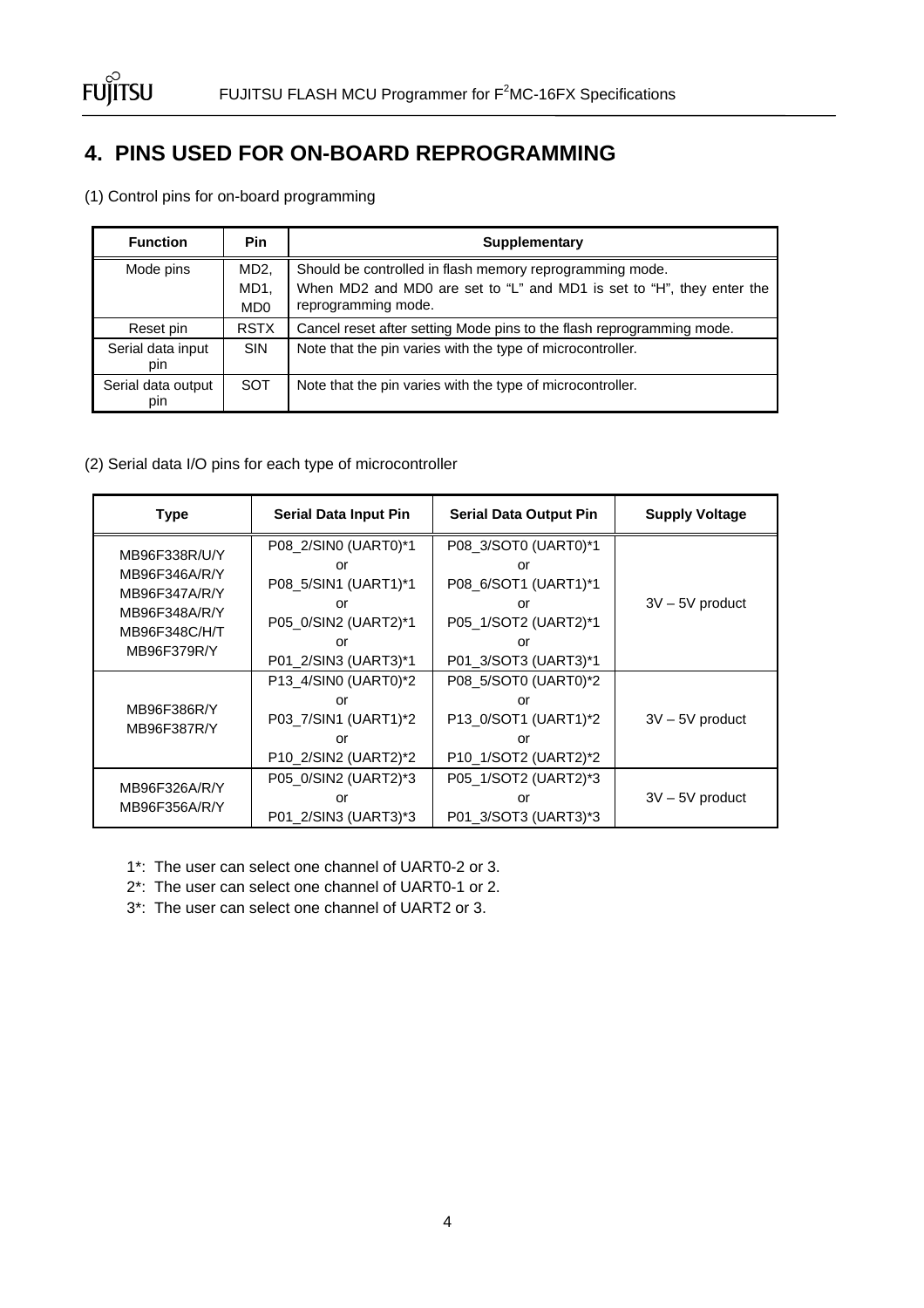

# **5. TIMING CHART FOR EACH PIN**

Input data to each pin of the microcontroller with the following timing on the basis of the input of the RSTX pin.



Minimum values of setup and hold times of each signal on rising edge of RSTX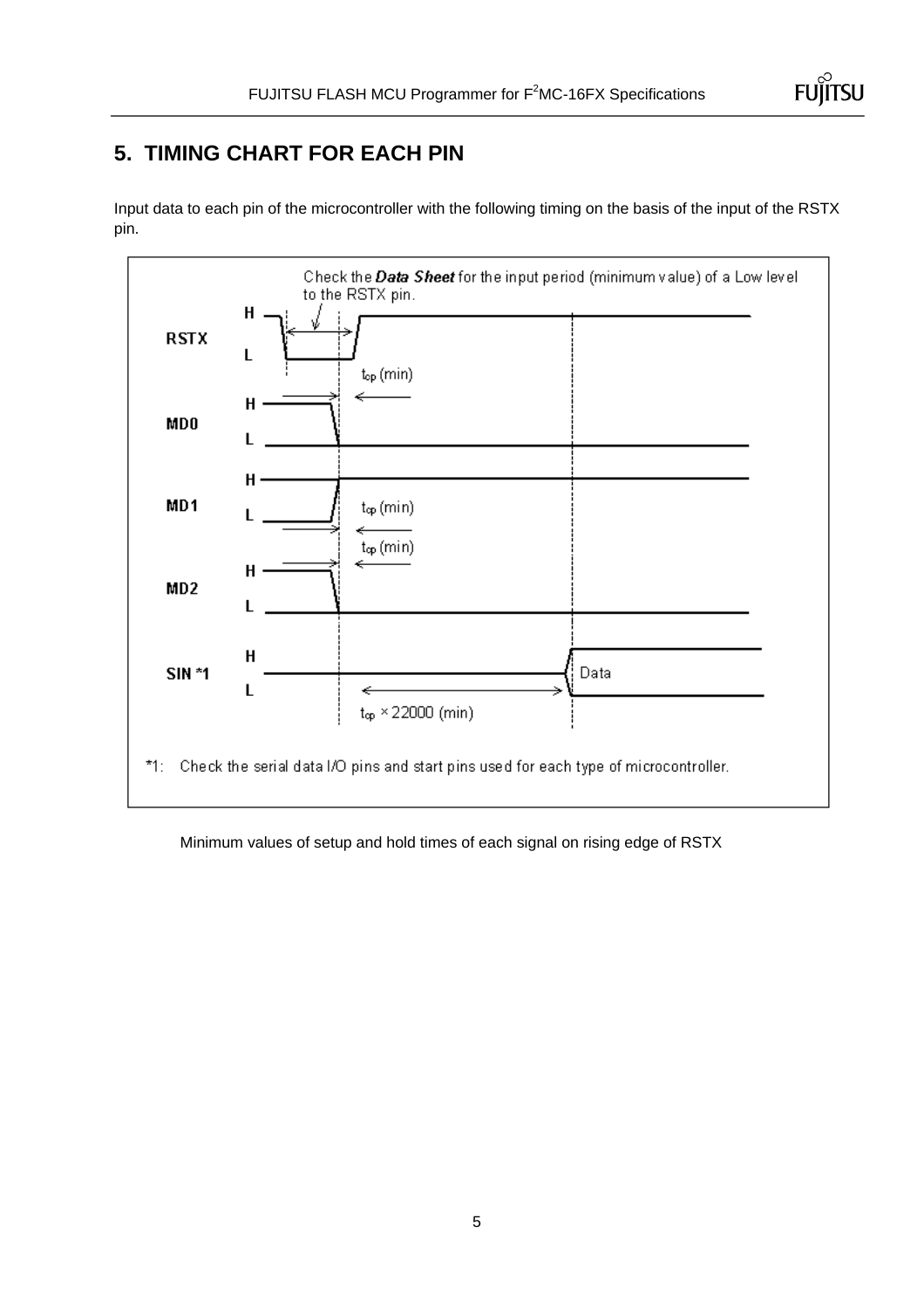# **6. INSTALLATION AND EXECUTION OF SOFTWARE**

If the old software version is installed, uninstall it first before installation.

Starting the installer to operate as instructed will complete the installation. Note that the install might not be performed when a directory in a deep nest is specified as the install directory.

After installation, click the Windows *Start* button *=> Program => FUJITSU FLASH MCU Programmer =>*  **FMC16FX** to start the programmer software.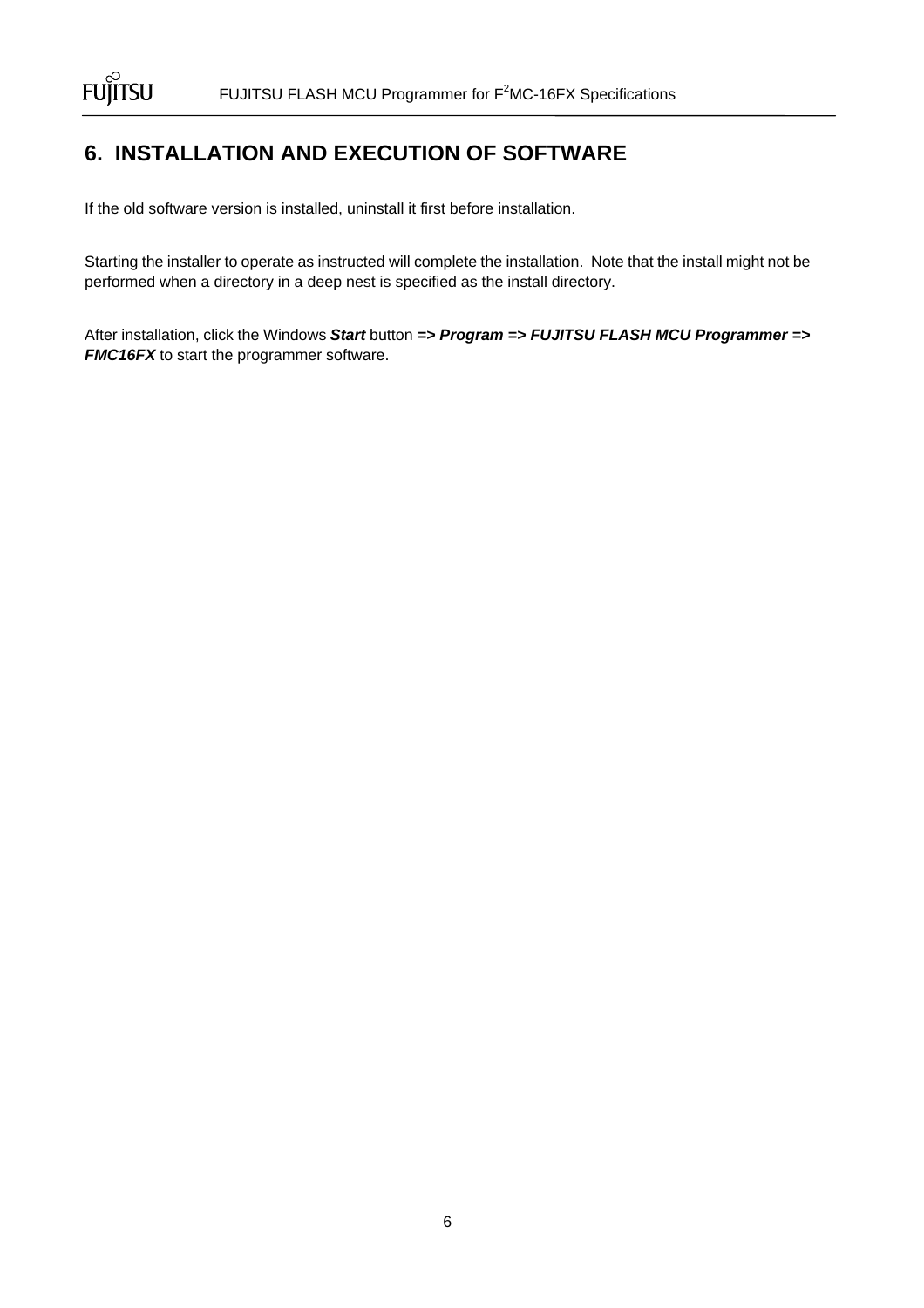

# **7. PROGRAMMER FUNCTIONS**

Erase, Blank Check, Program & Verify, Read & Compare, and Copy can be executed for flash memory integrated into the microcontroller.

## • Main dialog box

Programmer software is started to open the dialog box as shown below.

| FUJITSU FLASH MCU Programmer |                                 |                    |                   | $ \Box$ x       |
|------------------------------|---------------------------------|--------------------|-------------------|-----------------|
| Target Microcontroller       | MB96F326A/R/Y                   |                    |                   |                 |
| <b>Crystal Frequency</b>     | 4 M Hz                          |                    | Start Address     | <b>DF0000H</b>  |
|                              |                                 |                    | End Address       | <b>FFFFFFFH</b> |
| Hex File                     |                                 | Open               | Flash Memory Size | 048000H         |
| Command to COM1              |                                 |                    |                   |                 |
|                              |                                 |                    | Option            |                 |
|                              | <b>Full Operation (D+E+B+P)</b> |                    | Set Environment   | $He$ $p$        |
| Download                     | Erase                           | <b>Blank Check</b> | $F^2MC-16FX$      |                 |
| Program & Verify             | Read & Compare                  | Copy               |                   | isu             |
|                              |                                 |                    | V01.L04           |                 |

• Overview of operating procedure

First, complete setting of the user system (microcontroller board) that data is programmed to (see **Chapter 3**). When the programmer software has been started or when setting (setting of Taget Microcontroller or Crystal Frequency) has been changed, it is necessary to perform downloading (described later).

After downloading terminates normally, perform procedures such as Erase and Programming.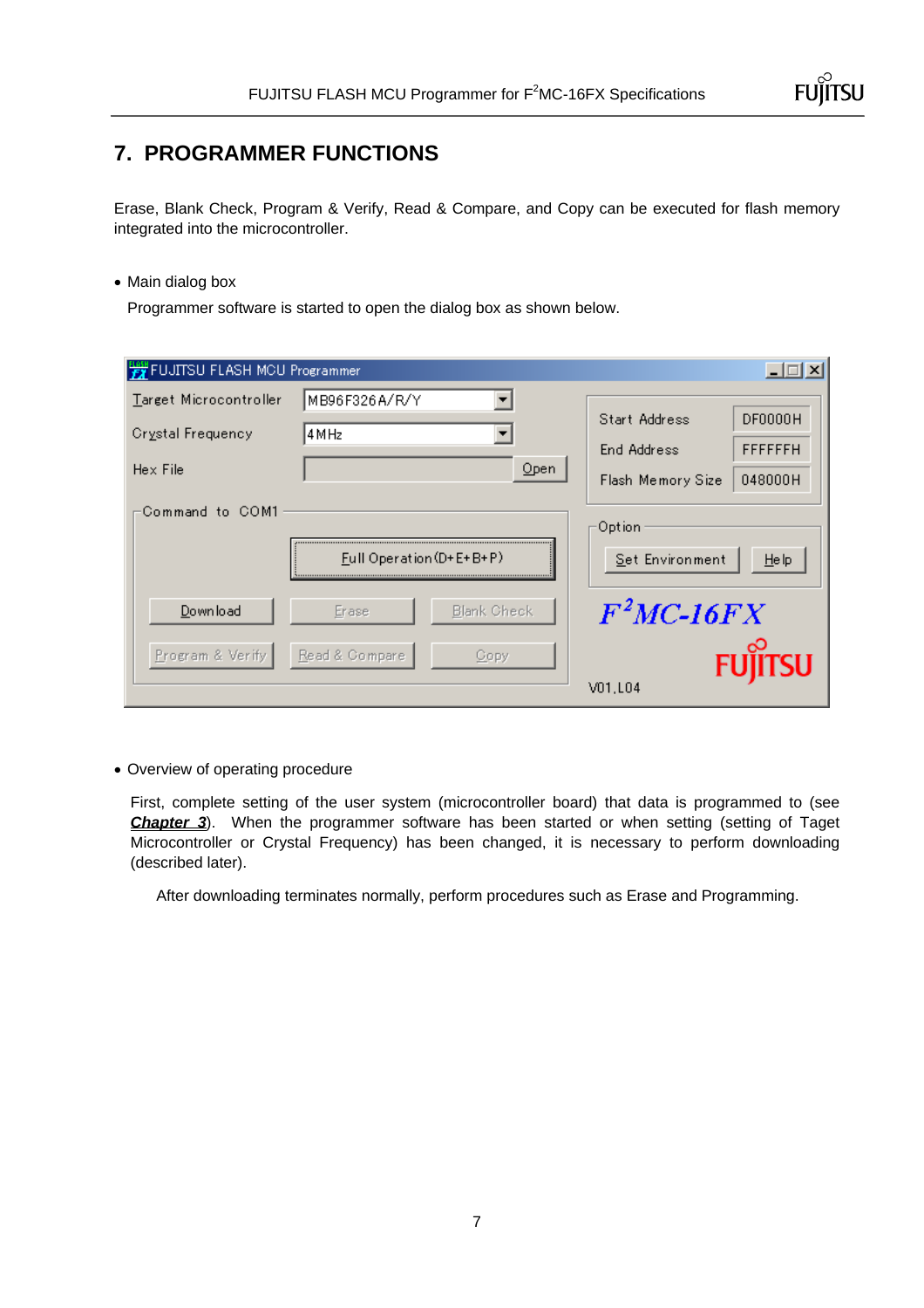

## **7.1 Downloading**

This section describes the operating procedure for downloading and the operating state of the program.

(a) Specify the type of microcontroller used in the user system in *Target Microcontroller* of the main dialog box.

Please look at *Chapter 2* about the selectable types.

Note:To select the type of microcontroller, use the *Tab* key to move to *Target Microcontroller*, select with the cursor keys and then press the *Enter* key.

(b) Specify the frequency of the crystal oscillator input to the microcontroller in *Crystal Frequency* of the main dialog box.

The frequency of the crystal oscillator that can be specified for each type of microcontroller is limited as follows.

| <b>Product Type</b> | <b>Frequency of Crystal Oscillator (MHz)</b> |
|---------------------|----------------------------------------------|
| MB96F326A/R/Y       | 4,5,8,10,16                                  |
| MB96F338R/U/Y       | 4,5,8,10,16                                  |
| MB96F346A/R/Y       | 4,5,8,10,16                                  |
| MB96F347A/R/Y       | 4,5,8,10,16                                  |
| MB96F348A/R/Y       | 4,5,8,10,16                                  |
| MB96F348C/H/T       | 4,5,8,10,16                                  |
| MB96F356A/R/Y       | 4,5,8,10,16                                  |
| MB96F379R/Y         | 4,5,8,10,16                                  |
| MB96F386R/Y         | 4,5,8,10,16                                  |
| MB96F387R/Y         | 4,5,8,10,16                                  |

Notice:This program will not operate normally if the microcontroller uses a crystal oscillator frequency not listed in the above table.

(c) Select the COM port of the PC connected to the user system.

Click the *[Set Environment]* button in the main dialog box to open the setup window. When the *[COM*  **PORT]** tab in the setup window is clicked, the specifying window is opened. Select any of the following COM ports.

COM1, COM2, COM3, COM4, COM5, COM6, COM7, COM8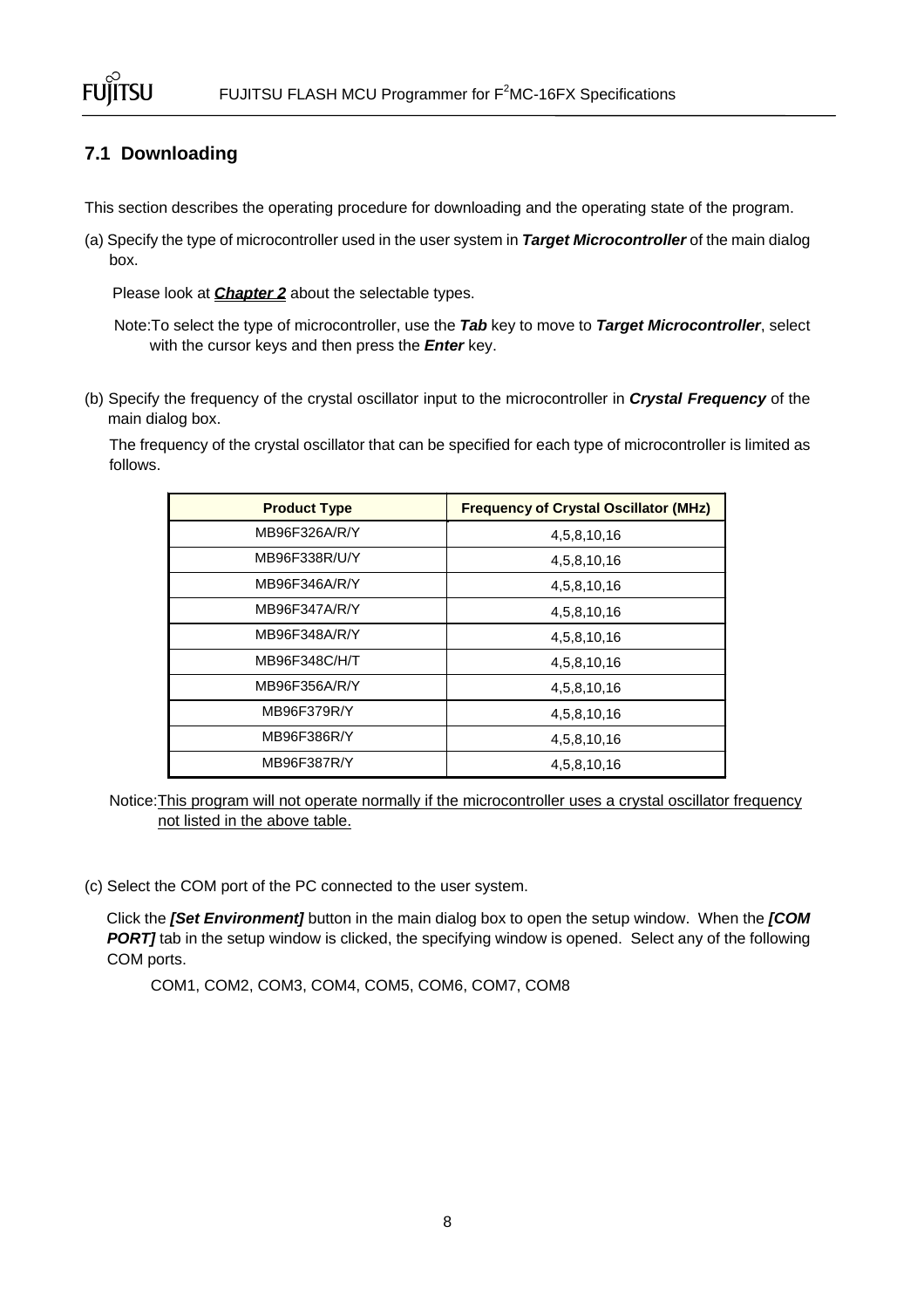

(d) Execution of downloading

Click the *[Download]* button.

If the following dialog window is opened, Input a reset signal to the microcontroller to start the program in the flash programming mode and then click the *[OK]* button



Downloading is performed to open the "Download" window. When downloading is completed normally, the following dialog window opens.

| Download |              |
|----------|--------------|
|          | Download OK! |
|          |              |
|          |              |

When the *[OK]* button is clicked to close the dialog window, the *[Erase]*, *[Blank Check]*, *[Program & Verify]*, *[Read & Compare]* and *[Copy]* buttons are enabled.

Note: Downloading can also be performed using the *Tab* key to move to the *[Download]* button and pressing the *Enter* key or pressing the *ALT* and *D* keys at the same time.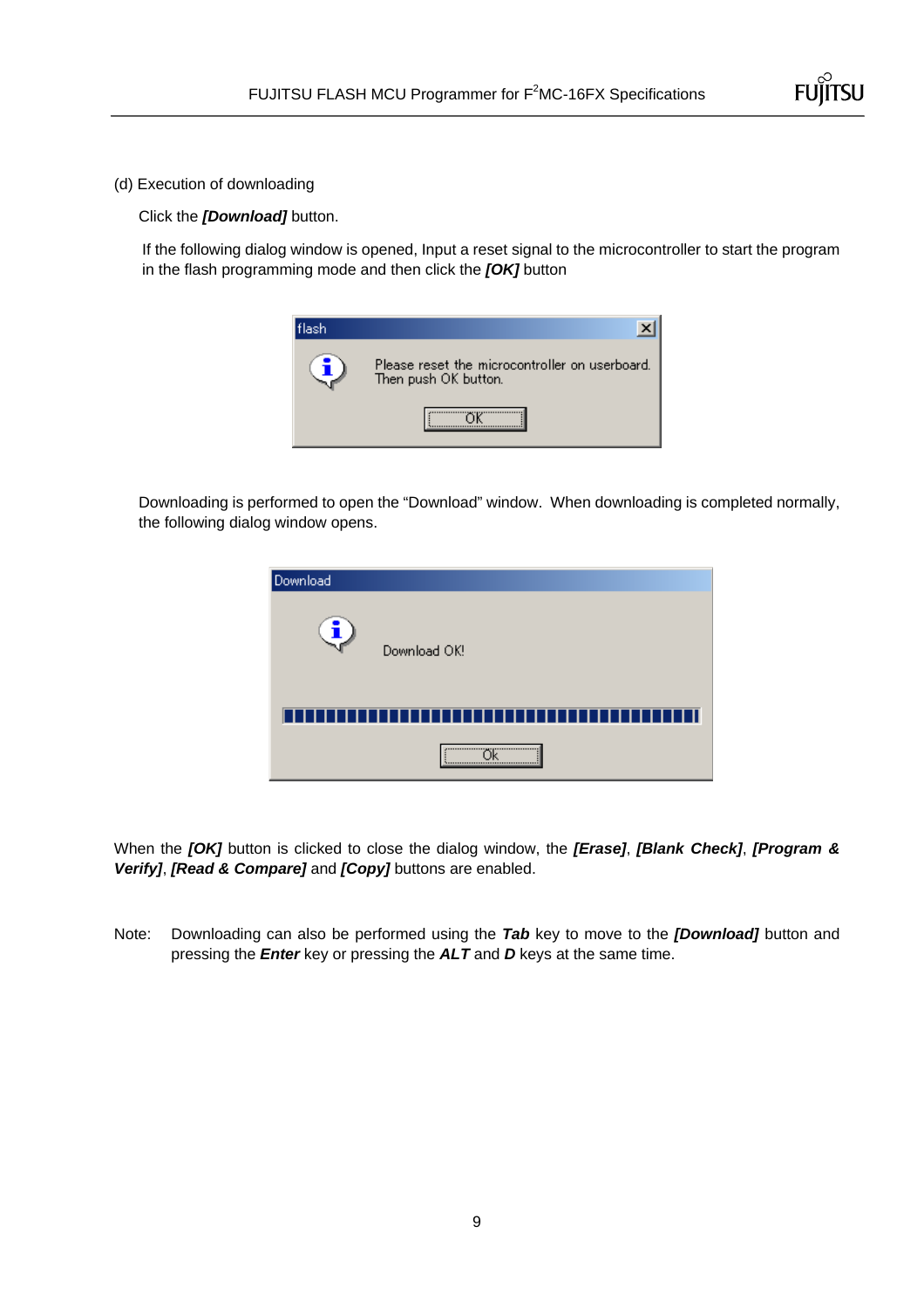## **7.2 Erasing and Programming**

This section explains how to specify *Hex File* and the processing and operation performed when the *[Erase]*, *[Blank Check], [Program & Verify], [Read & Compare], [Copy]* and *[Full Operation (D+E+B+P)]* buttons are clicked.

Each execution can also be performed by pressing the key corresponding to the underlined character in the button name while pressing the *ALT* key. (*Hex File* is a *O* character in *Open* button, click the *ALT* + *O* keys).

| FUJITSU FLASH MCU Programmer |                             | $ \Box$ $\times$                  |
|------------------------------|-----------------------------|-----------------------------------|
| Target Microcontroller       | MB96F326A/R/Y               |                                   |
| Crystal Frequency            | 4 M Hz                      | Start Address<br><b>DF0000H</b>   |
|                              |                             | <b>FFFFFFFH</b><br>End Address    |
| Hex File                     | Open                        | 048000H<br>Flash Memory Size      |
| Command to COM1              | Full Operation (D+E+B+P)    | Option<br>Set Environment<br>Help |
| Download                     | <b>Blank Check</b><br>Erase | $F^2MC-16FX$                      |
| Program & Verify             | Read & Compare<br>Copy      | tsu<br>V01.L04                    |

(a) *Hex File*: Select the file to be programmed to flash memory

Specify the Motorola-S or Intel-HEX format file to be programmed to flash memory in the microcontroller. Although the specification method by drags and drops a direct file from Explorer etc. is recommended, it can specify also by the file appointed window displayed by pushing the *[Open]* button.

*Hex File* must be specified to execute *[Program & Verify]*, *[Read & Compare]* and *[Full Operation (D+E+B+P)]*. Since it is decoded at the head of these processings each time, even if the specified Motorola S or Intel-HEX format file changes specification of a file just before processing, it is OK.

(b) *Erase*: Erase all flash memory areas

All flash memory must be in the erase state (0xff) when programming a new program to it. By pushing this button, a chip erase command is published to FLASH and elimination is performed.

In addition, a blank check does not perform this command.

(c) *Blank Check*: Check that all flash memory areas are blank

This button is clicked to check that all flash memory is in the erase state (0xff).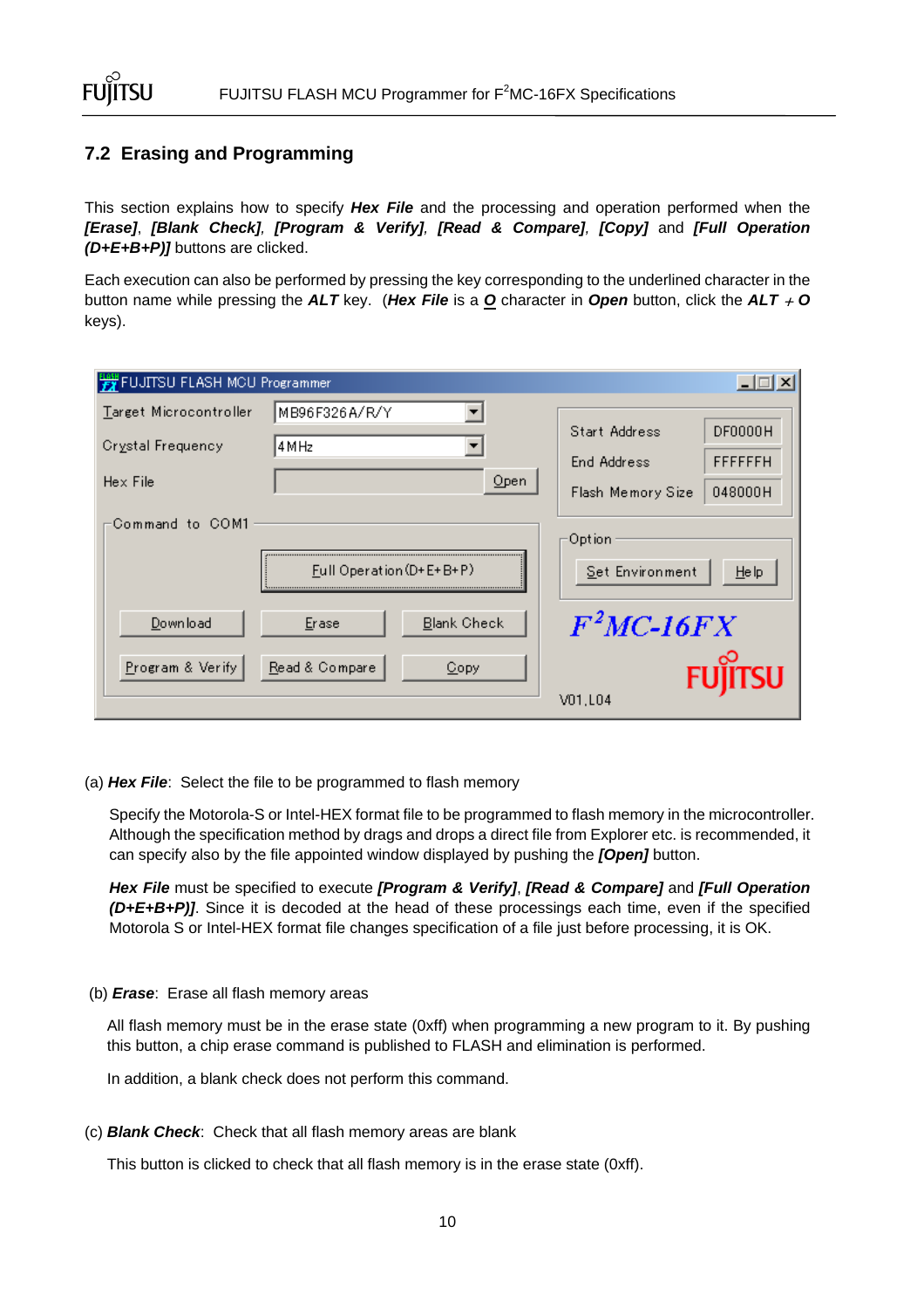

(d) *Program & Verify*: Program data to flash memory

This button is clicked to program the Motorola-S or Intel-HEX format file specified in *Hex File* to flash memory in the microcontroller concurrently with verification. An error dialog is displayed, when writing is performed for 512 bytes of every block and a CRC error is detected by the block.

| crc checking |        |                                |  |
|--------------|--------|--------------------------------|--|
|              | retry? | CRC error detected in 0xFEE200 |  |
|              | Ves    | No                             |  |

This dialog If YES is pushed, the block of an error will be resent and it will continue writing. A push on NO interrupts write-in processing.

(e) *Read & Compare*: Compare *Hex File* with data in flash memory in microcontroller

This button is clicked to compare data in the Motorola-S or Intel-HEX format file specified in *Hex File* with data in flash memory in the microcontroller. Like the *[Program & Verify]* processing, The data of FLASH is transmitted for 512 bytes of every block, a CRC error check is performed, and comparison processing is performed.

(f) *Copy*: Save data in flash memory in microcontroller to file

This button is clicked to read data from flash memory integrated into the microcontroller and save it as an Motorola-S format file. Like *[Read & Compare]* processing, FLASH memory reading is performed for 512 bytes of every block, and a CRC error check is performed similarly. A preservation place folder is specified, and if a file name is inputted and *[Save]* button is pushed, processing will begin.

(g) *Full Operation (D+E+B+P)*: Automatic programming

Operation to *[Download]* to *[Program & Verify]* is performed by package.

In the case of a blank chip, processing is performed in order of *[Download]*, *[Blankcheck]*, and *[Program & Verify]*. When it is not a blank chip, processing is performed in order of *[Download]*, *[Blankcheck]*, *[Erase]*, *[Blankcheck]*, and *[Program & Verify]*.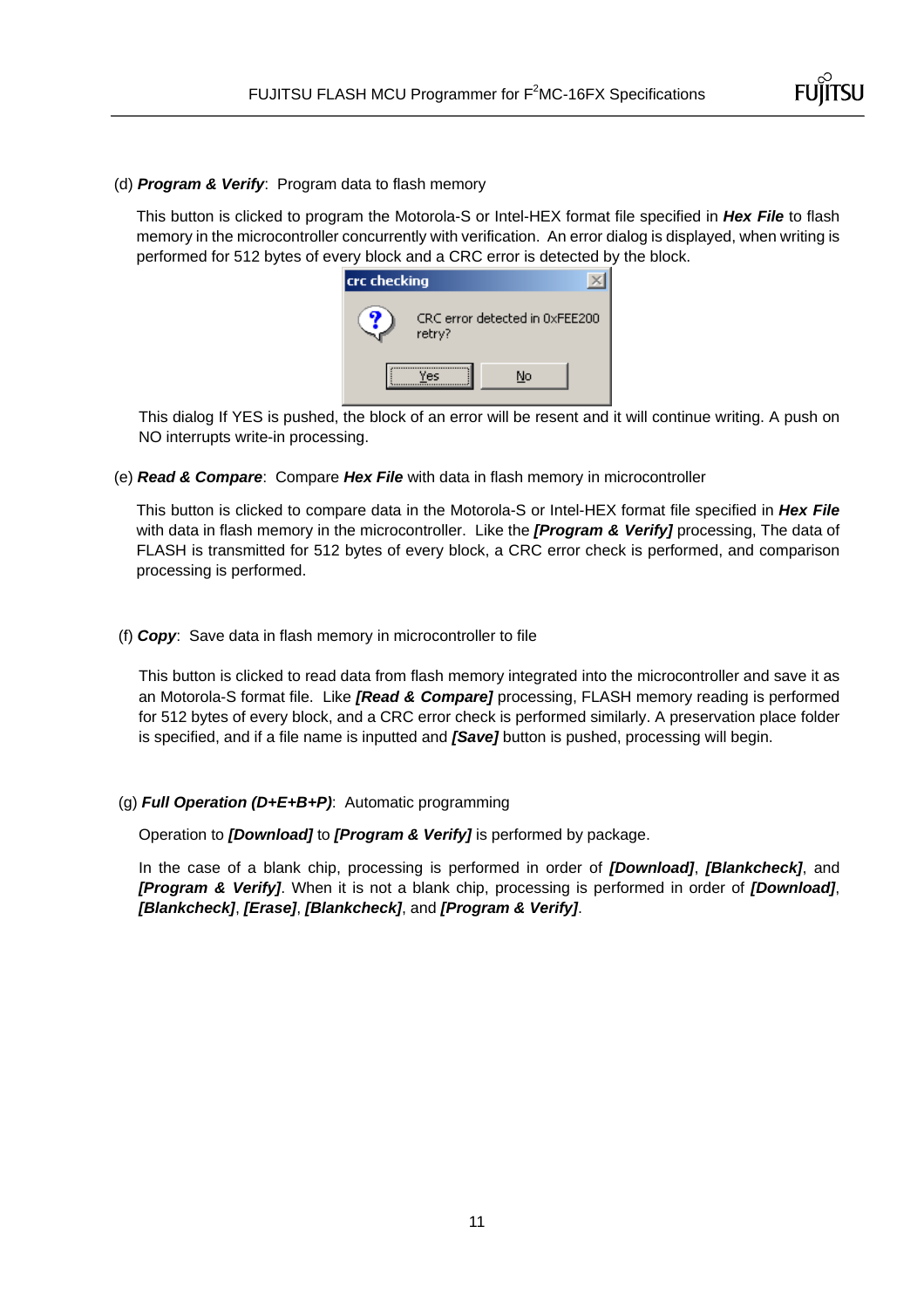

## **7.3 Motorola-S format decoder specification**

Before programming, Motorola-S format Decoder of programmer changes Motorola S format data into binary data, according to the following specification.

(a) The decoder does not error when overlap of addresses occurs.

The decoder does not error about overlap of address. If user writes a data on an address which was already written another data before, former data is overwritten by new data.

(b) Available address

If user writes a data beyond an address range of FLASH memory, programming results in an error. But if an address range of whole FLASH memory does not continue, decoder does not give an error and programming procedure goes on. For example, user can program a FLASH memory which starts an address H'F90000 and ends an address H'FFFFFF and does not have memory function between H'FC0000-H'FCFFFF even if user tries to program on such eclipse address range.

(c) About the error detected by the decoder.

The error detected by the decoder is the following (1)-(4). When these errors are detected, processing is interrupted by the decoder. Then the line number and the cause of the error are displayed in the dialog window.

(1) file error

The start of the line is not "S".

(2) S-format error

The start of the line is not "S0","S1","S2","S3","S4","S5","S6","S7","S8" and "S9".

(3) decode error

There are character except "0123456789ABCDEF".("S" is excluded. See (1) and (2).)

And, the small letter "abcdef" cannot be used.

The data number of one line is insufficient.

The SUM data is different.

(4) address error

There is data besides the FLASH area. (See b.Available address)

(d) Other detail

The decoder skips a line. even if the line is contained only new-line code NL and programming goes on.

A line beginning with "S0","S5","S7","S8" and "S9" is ignored and decoder skips such lines in S format file without error.

The decoder does not give an error and programming goes on when SUM is correct, even if the line is longer than a length specified by "LENGTH". In this case, the rest of the data beyond a length specified by "LENGTH" is ignored.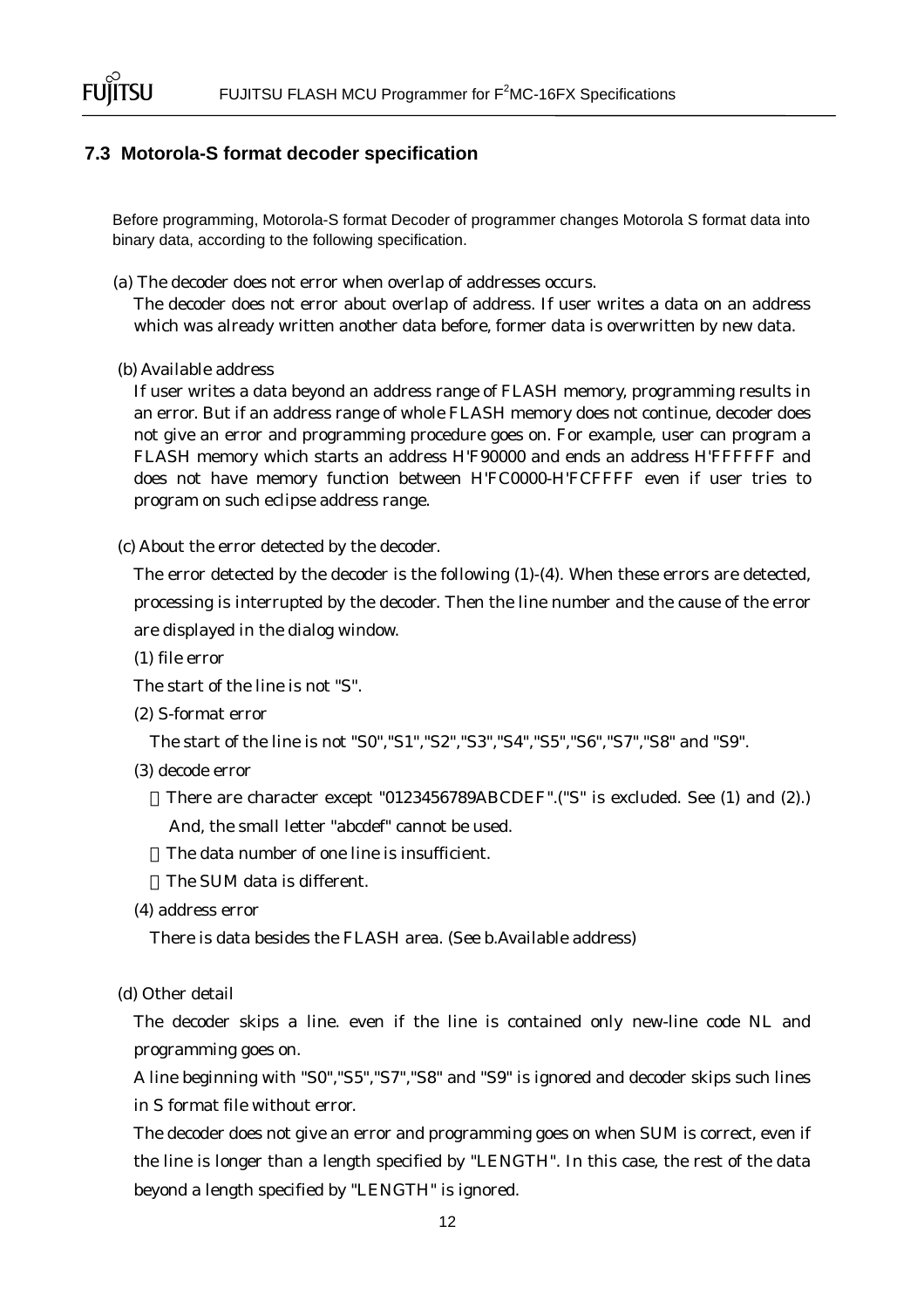

# **7.4 Special specification**

Now, there is no kind to which special specification is applied.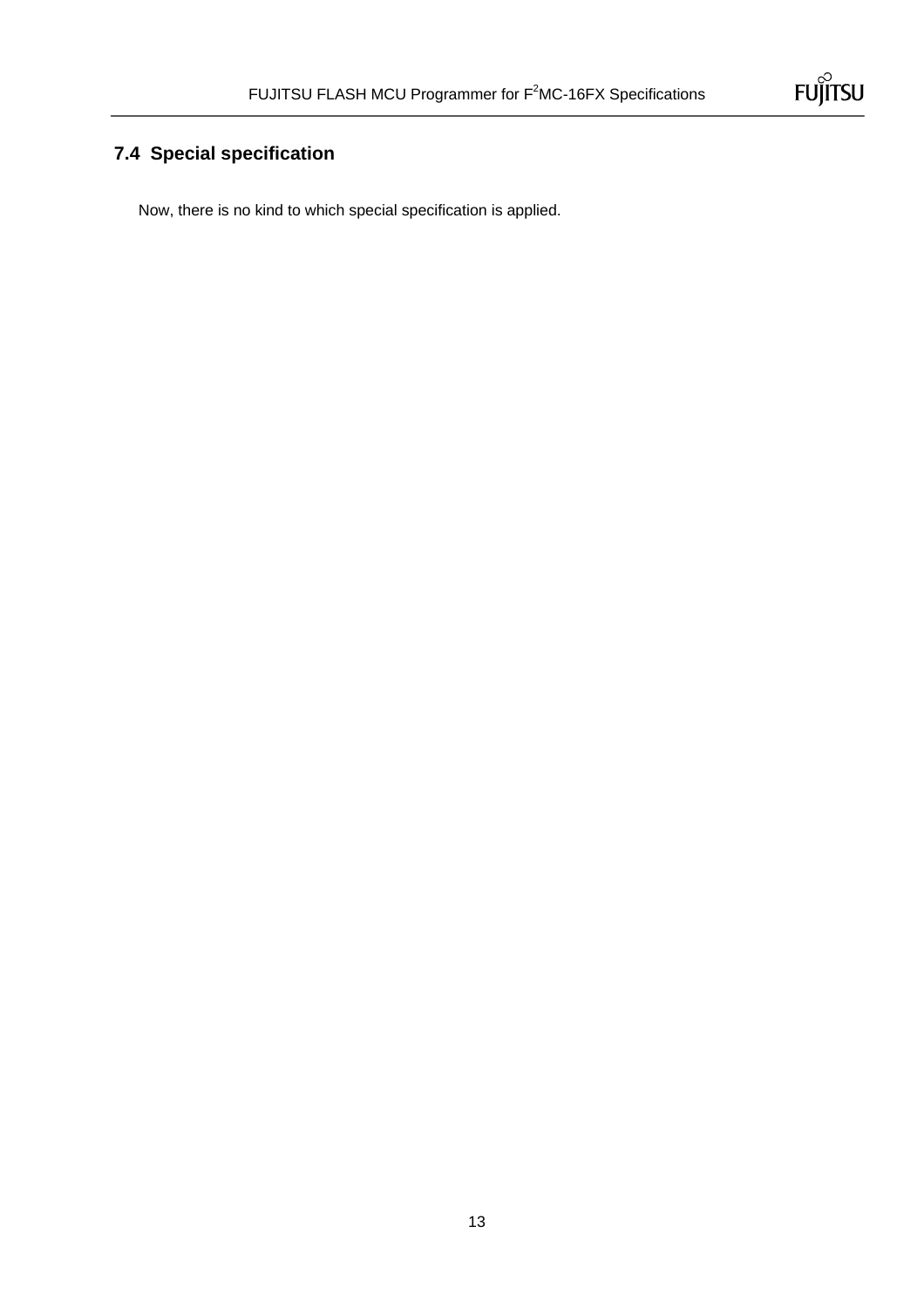

# **8. STATUS OF OPERATION CHECK**

• Specifications for PC used for operation check

| PC:            | <b>FUJITSU FMV2TXH161</b>                      |
|----------------|------------------------------------------------|
| CPU:           | Pentium 450 MHz                                |
| OS:            | Japanese and English version of Windows XP SP1 |
| Memory: 192 MB |                                                |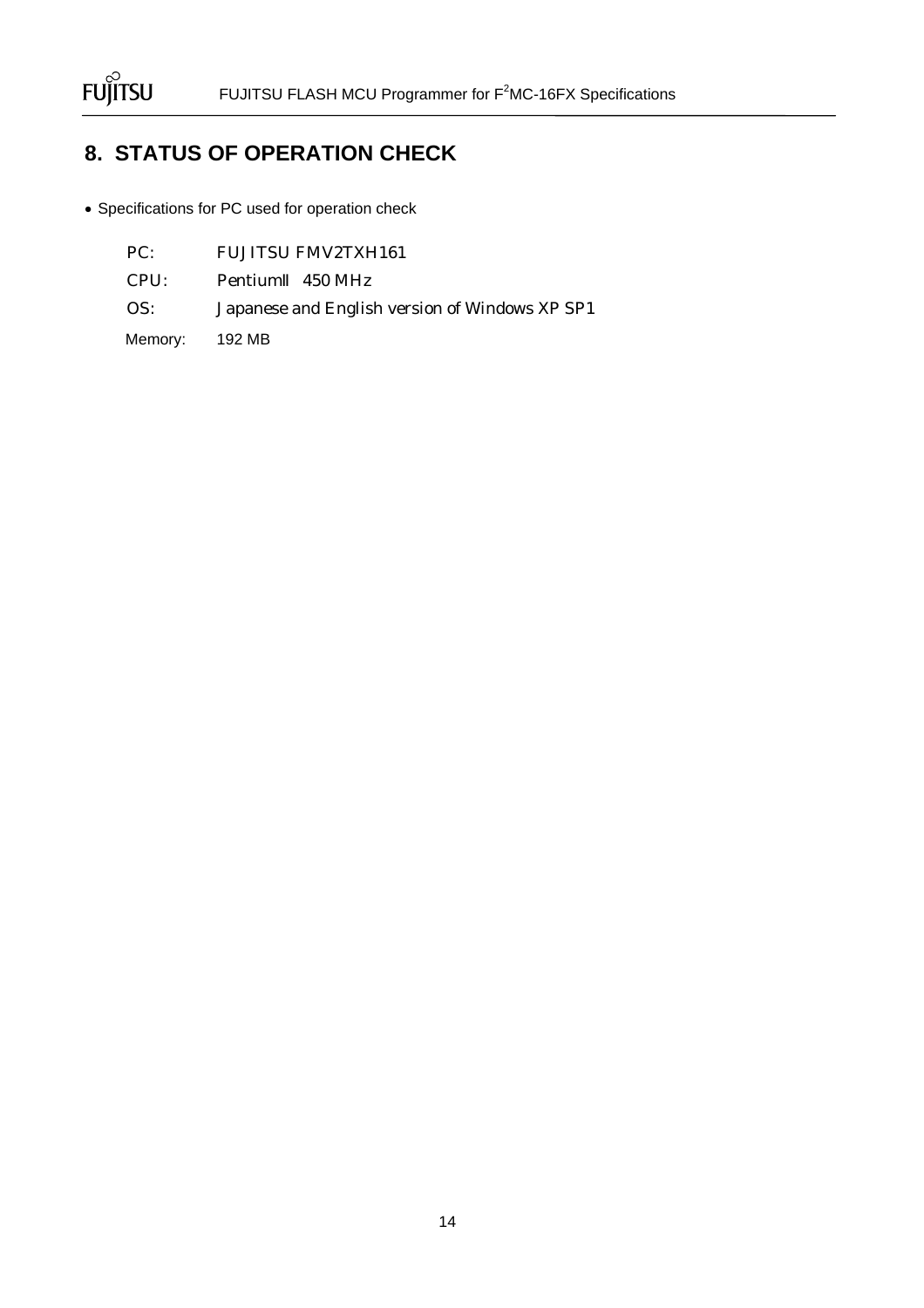

## **9. OTHERS**

(A) Setting of sound output

The setting of sound generated when an error occurs and processing is terminated normally can be changed.

Select the *[Sound]* tab in the setup window that opens when the *[Set Environment]* button is clicked.

- To output sound, put a check in the *Enable sound* checkbox.
- Next, the event to take out sound is chosen in the Event column, and the sound in the event is set up by specifying SundType and WaveFile under it in the state.
- Select *Wave* or *Beep* as the type of sound to be output in *Sound type*.
- Set the wave file to be output in the *Wave* file column only when *Wave* is selected. When the *[Open]* button is clicked, the File Open window is opened. Select the *Wave* file to be output. The *[Play]* button is used to play the set *Wave* file. The *[Stop]* button is used to stop the *Wave* file.
- (B) Setting of tooltips display

The tooltips display can be either "enabled" or "disabled".

Select the *[Tooltips]* tab in the setup window that opens when the *[Set Environment]* button is clicked.

When a checkmark is put in the *tooltips* checkbox to move the mouse cursor over the contents such as buttons in the dialog window, simple help (the full path of a file for Hex File) is displayed.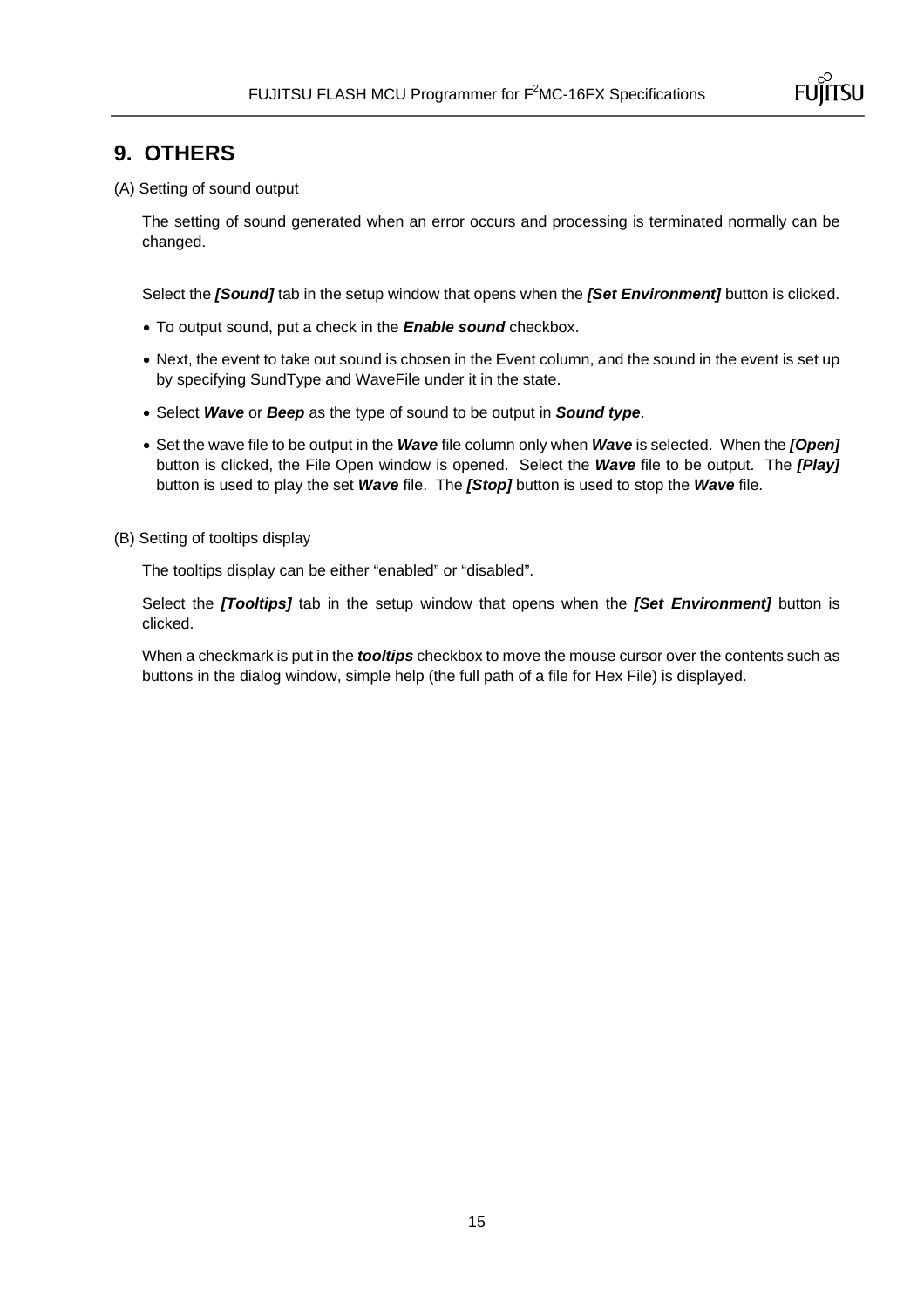

#### (C) Error messages

Many error messages are displayed owing to the setting mistake of hardware and software. the case where an error is outputted in addition even if it checks these in detail, please tell the person in charge of software acquisition origin a detailed condition.

## No. 001 Download error\*1

Cause: The response of download processing is unusual. Action: Please check connection and a setup of hardware.

#### No.003 Timeout error

Cause: The response of a command does not come on the contrary. Action: Please check connection and a setup of hardware.

No.  $006$  Unable to open COM port Cause: Another application is using COM. Action: Please check the use situation and port number of a COM port.

## No. 007 Unable to open Download file Cause: **m\_flash.xxx** not found Acti on: Please reinstall this software.

## No.  $009$  Unable to gain COM port info

Cause: It will be in the state where the target COM port can be used. Acti on: Please check the number of a COM port and setup to be used.

#### No. 010 Unable to change COM port setting

Cause: A communication setup cannot be set as the target COM port. Action: Please inform support of condition.

#### No. 011 Communication error

Cause: The unusual command response was received. Action: Please reperform by improving connection and a setup of hardware.

## No. 012 Read error

Cause: The response at the time of read&compare or copy processing is unusual. Acti on: Please reperform by improving connection and a setup of hardware.

## No.013 Program error

Cause: The response at the time of Program&Verify processing is unusual. Acti on: Please reperform by checking whether a chip is blank.

## No. 015 COM port write error

Cause: There is the possibility of the abnormalities of a COM port driver or the port itself. Action: Please inform support of condition.

### No. 016 COM port read error

Cause: There is the possibility of the abnormalities of a COM port driver or the port itself. Acti on: Please inform support of condition.

## No.017 File access error

Cause: Access of a **m\_flash.xxx** file went wrong.

Acti on: Return the folder and file configurations to the installation defaults.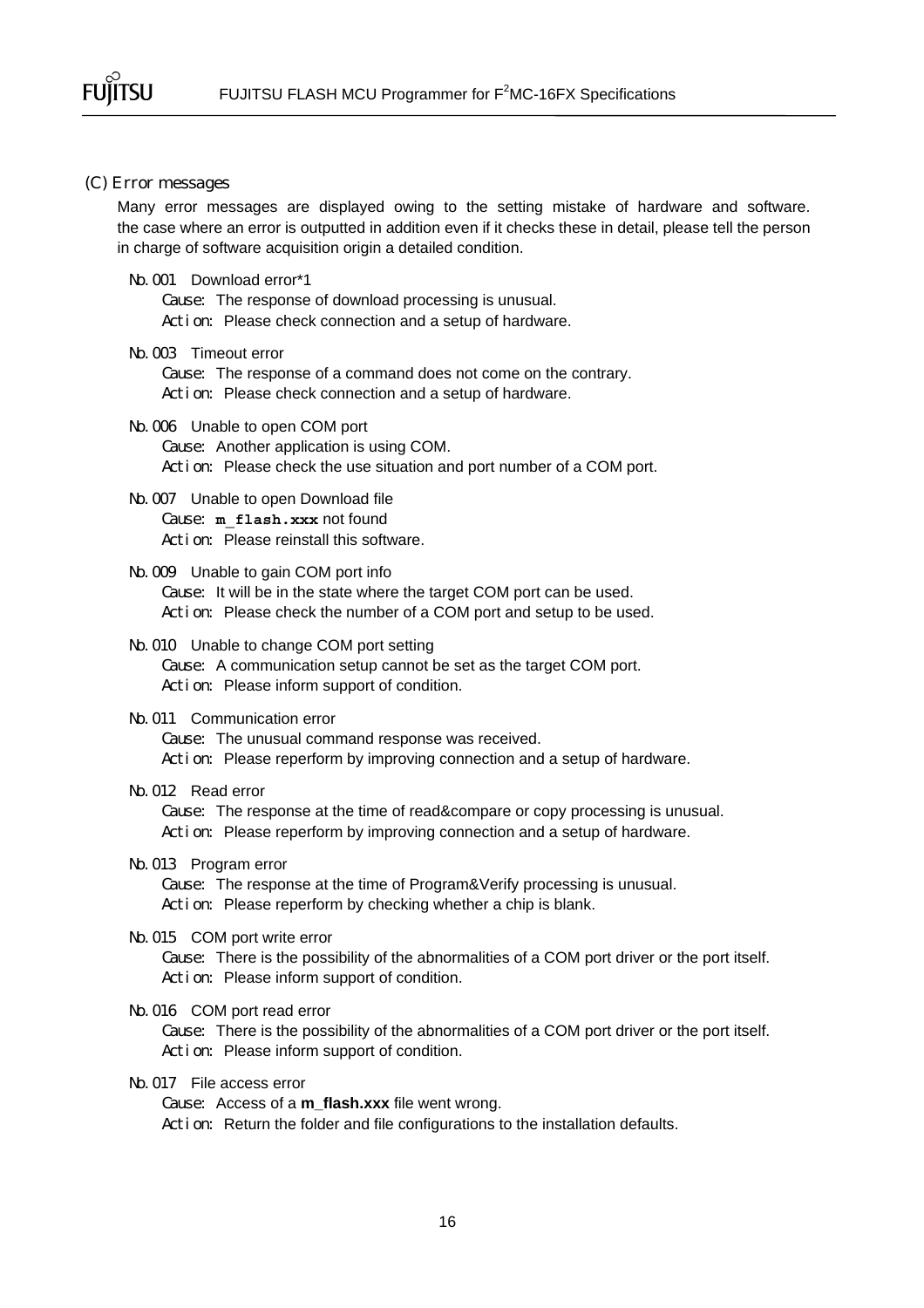

No.018 Erase error \*1

Cause: The response at the time of erase processing is unusual. There is the possibility that a chip is poor.

Acti on: Please improve a setup of hardware or exchange chips.

- No.101 Please set "hex file" Cause: "Hex file" not set Acti on: Set "hex file" in the dialog box.
- No. 207 memory is not available Cause: Unable to allocate memory for execution Acti on: Quit any running application and retry.

Please redo from download operation \*2

\*1: "MCU xxH" is displayed if the error cause is returned from the microcontroller at a download error. "MCU xxH" means:

MCU 02H → SUM error at downloading

MCU 04H → Abnormal termination at downloading

\*2: This is an additional message. It is displayed as necessary after other messages are displayed.